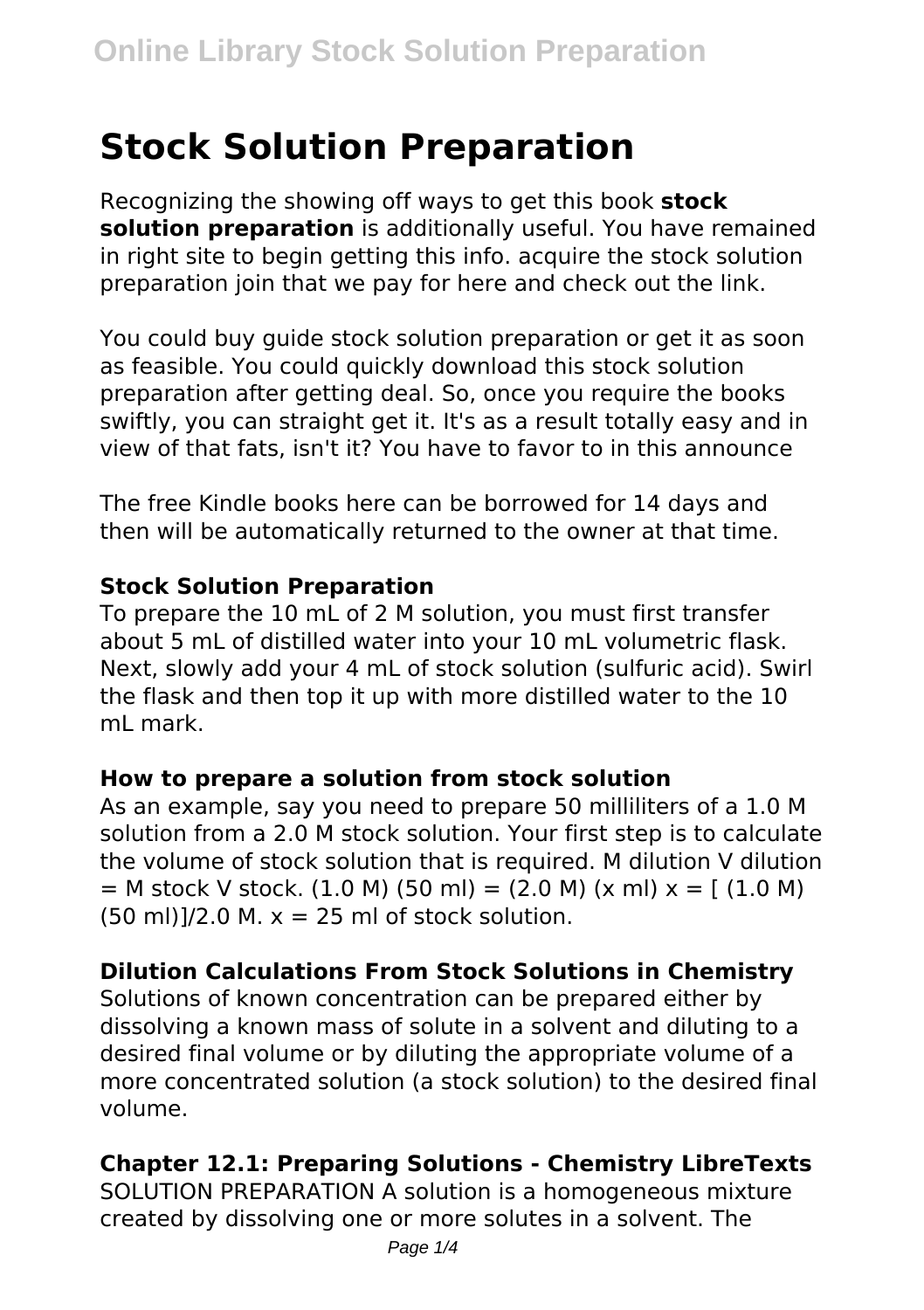chemical present in a smaller amount, the solute, is soluble in the solvent (the chemical present in a larger amount). Solutions with accurately known concentrations can be referred to as standard (stock) solutions. These solutions are bought directly from the manufacturer or

## **SOLUTION PREPARATION**

Calcium chloride, 0.5molar: Dissolve 55g of solid in water and make up to 1dm 3. 2, 4-dinitrophenylhydrazine: Dissolve 2.0g of the solid in 10cm 3 of concentrated H 2 SO 4. Add this solution to 200cm 3 of absolute ethanol, dilute to 500cm 3 with water, thoroughly, allow to stand, then filter and use the filterate.

## **HOW TO PREPARE STOCK SOLUTION - Preparation of reagents ...**

To prepare stock standard solution in lab you should first make sure that you understand the concentration unit principles and some mathematical rules which will help to find exact answer for reporting. 1.2 Scientific Notation Scientific notation is simply a method for expressing, and working with, very large or very small numbers.

### **Guide To Preparation of Stock Standard Solutions**

dilute solutions. To prepare a stock solution, weigh out the required amount of the compound and place it in a clean flask. It is common practice to make a stock solution 10x or 100x, depending upon the solubility of the compound. Once the chemical is in the flask, dissolved it in a small amount of water, ethyl alcohol, 1 N NaOH, or 1 N HCL.

# **PhytoTechnology Laboratories, Inc**

Stock solutions are used to save preparation time, conserve materials, reduce storage space, and improve the accuracy with which working lower concentration solutions are prepared. In chemistry, a stock solution is a large volume of common reagent, such as hydrochloric acid or sodium hydroxide, at a standardized concentration.

### **Stock solution - Wikipedia**

Preparation \* Generally, prepare 30-50 mL of solution in a 50 mL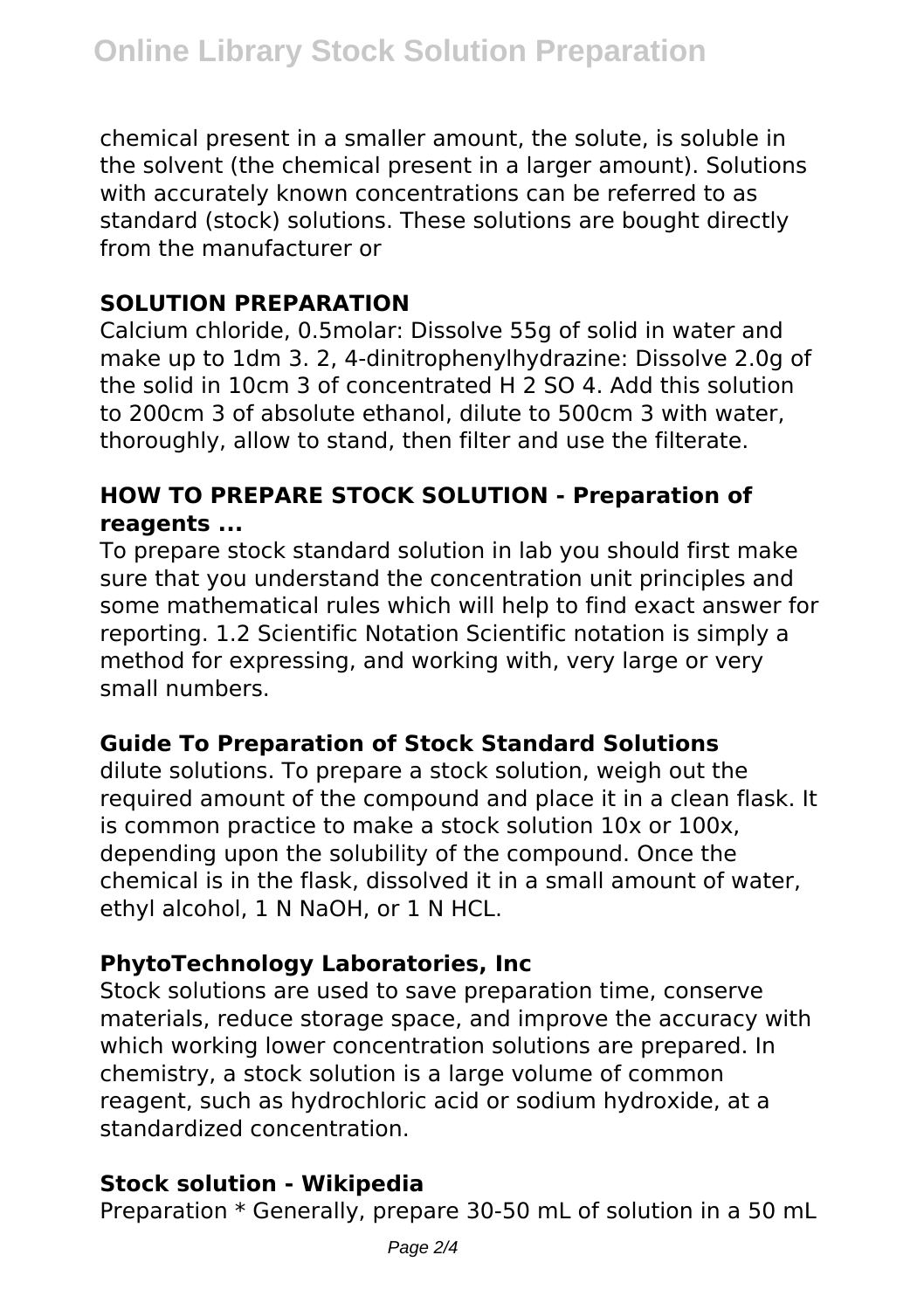conical tube. Then, filter sterilize solutions by pushing them through a 50 mL syringe fitted with a 0.22 µm filter made of a material appropriate for the solvent. Compounds dissolved in Ethanol or DMSO do not require filter sterilization.

### **Barrick Lab :: ProtocolsAntibioticStockSolutions**

The calculator uses the formula M  $1 \vee 1 = M 2 \vee 2$  where "1" represents the concentrated conditions (i.e. stock solution Molarity and volume) and "2" represents the diluted conditions (i.e. desired volume and Molarity). To prepare a solution of specific Molarity based on mass, please use the Mass Molarity Calculator.

## **Solution Dilution Calculator | Sigma-Aldrich**

The solutions are then injected to the irrigation water at adequate ratios. These concentrated solutions are known as "stock solutions" or "mother solutions". The advantages of this method are that it reduces the number of times that the nutrient solution has to be prepared, and therefore the grower saves time and labor.

### **Preparation of Fertilizer Stock Solutions for Fertigation**

I need to prepare 1.0 mL of a 10 mM drug stock solution. The drug is a small organic compound with a molecular weight of about 140 g/mol. The problem is that I must dissolve about 1.4 mg of the ...

### **How can I make stock solution? - ResearchGate**

To use the stock to prepare respiration medium, simply include 10 ml of stock solution per liter of working solution. For this application, then, 0.5M magnesium chloride is a 100x stock. Ethylene diamine tetraacetic acid (EDTA) as a free acid will not go into solution without bringing the pH to near neutrality.

### **Solutions and dilutions: working with stock solutions**

Solution Preparation (16) Suppose we have 3 ml of a stock solution of 100 mg/ml and we want to make 200 ml of solution having 25 mg/ ml.  $V1 = (V2 \times C2) / C1 V1 = (0.2 \text{ ml} \times 25 \text{ mg/ml})$  $/ 100$  mg/ml V1 = 0.05 ml, or 50 ml So, we would take 0.05 ml stock solution and dilute it with 150 ml of solvent to get the 200